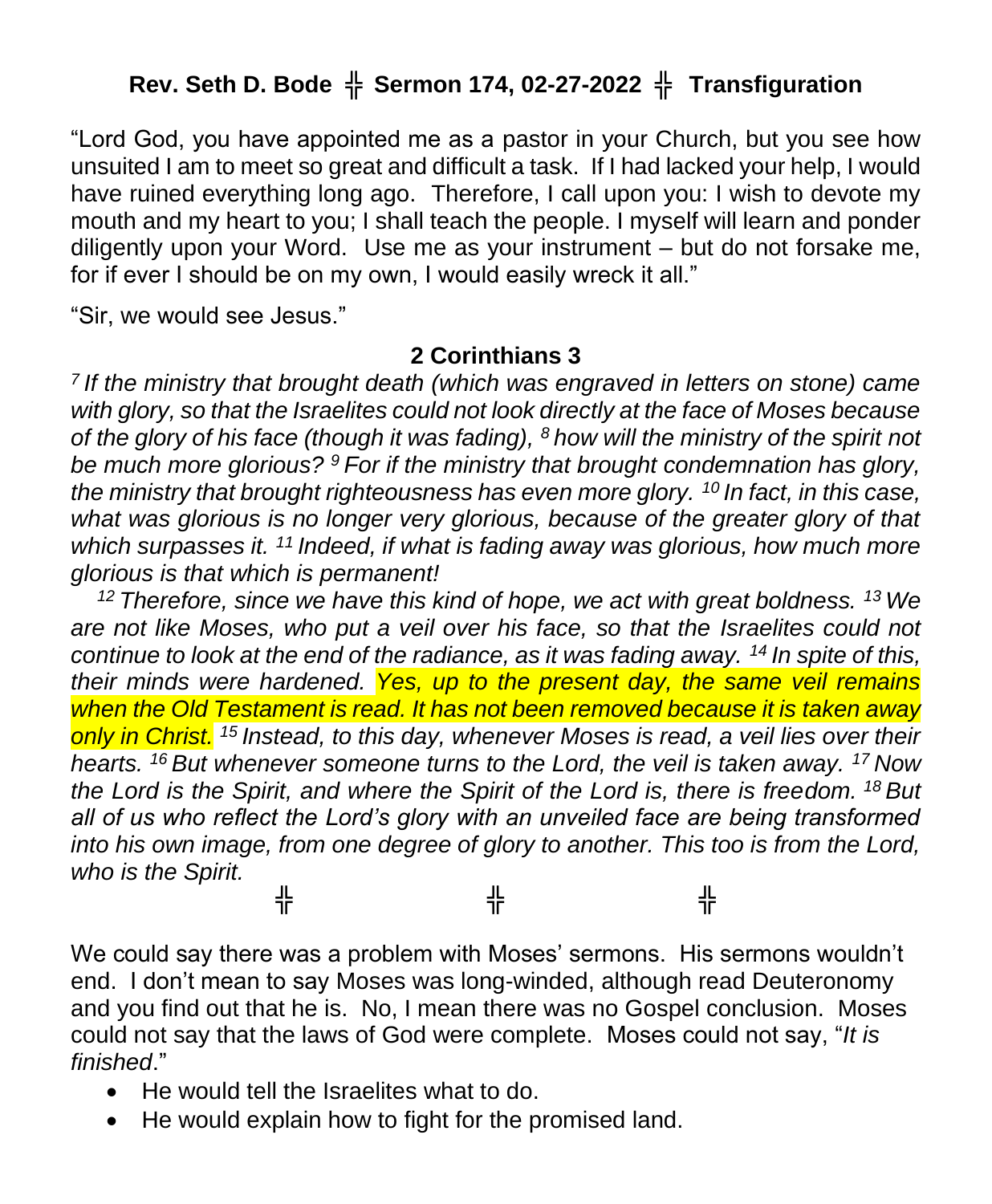- He would remind them life is finite and to number their days aright.
- Moses would show them how to offer sacrifices and how to devote their lives to the Lord. Day after day they would slay animals as offerings to God to make peace for their sins.

But these Old Testament sermons didn't have a conclusion. Moses couldn't get to the Amen. *These OT sermons didn't have the big reveal of the Savior, Jesus Christ.* There was no end to God's Law in sight. God was a frightful Judge and certainly a Helper, a Promiser and Mercy-filled, but not yet a Reconciler, Healer, Justifier, Messiah. And so the radiance of God in the face of Moses would fade.

Do you have a similar problem? Do the things of God fade, as if they never meet a conclusion? It may have to do with what you are looking for in a sermon. You may be looking for a sermon that helps you do everything perfectly. You may seek the sermon about a god who commends all the good things you've done. You may seek the short sermon about the god who gives you a list of 3-7 things you need to do to fix your life. The question is whether, if you could do all those things, that sermon would really end.

There is always more that must be done if the sermon is Law and Moses. We need that sermon to end, because the letter kills. The heart is veiled unless the Gospel and Jesus Christ are present.

# **JESUS ENDS SERMONS**

## 1. We need that sermon to end

So we need the Law just as the Hebrews. We need Moses to start his sermon with us. After all, we discover what was really veiled. Let me explain the veil. In the presence of God, Moses' face was left with an unbearable radiance. When Moses went down the mountain and preached his message from God, his face shone. But the radiance would fade, and Moses would wear a veil.

Paul says in our text today that there is a deeper meaning to the veil of Moses the level of the preached message. Like the veil that hid the light of God's glory when it faded, the message of the glory of God was also veiled.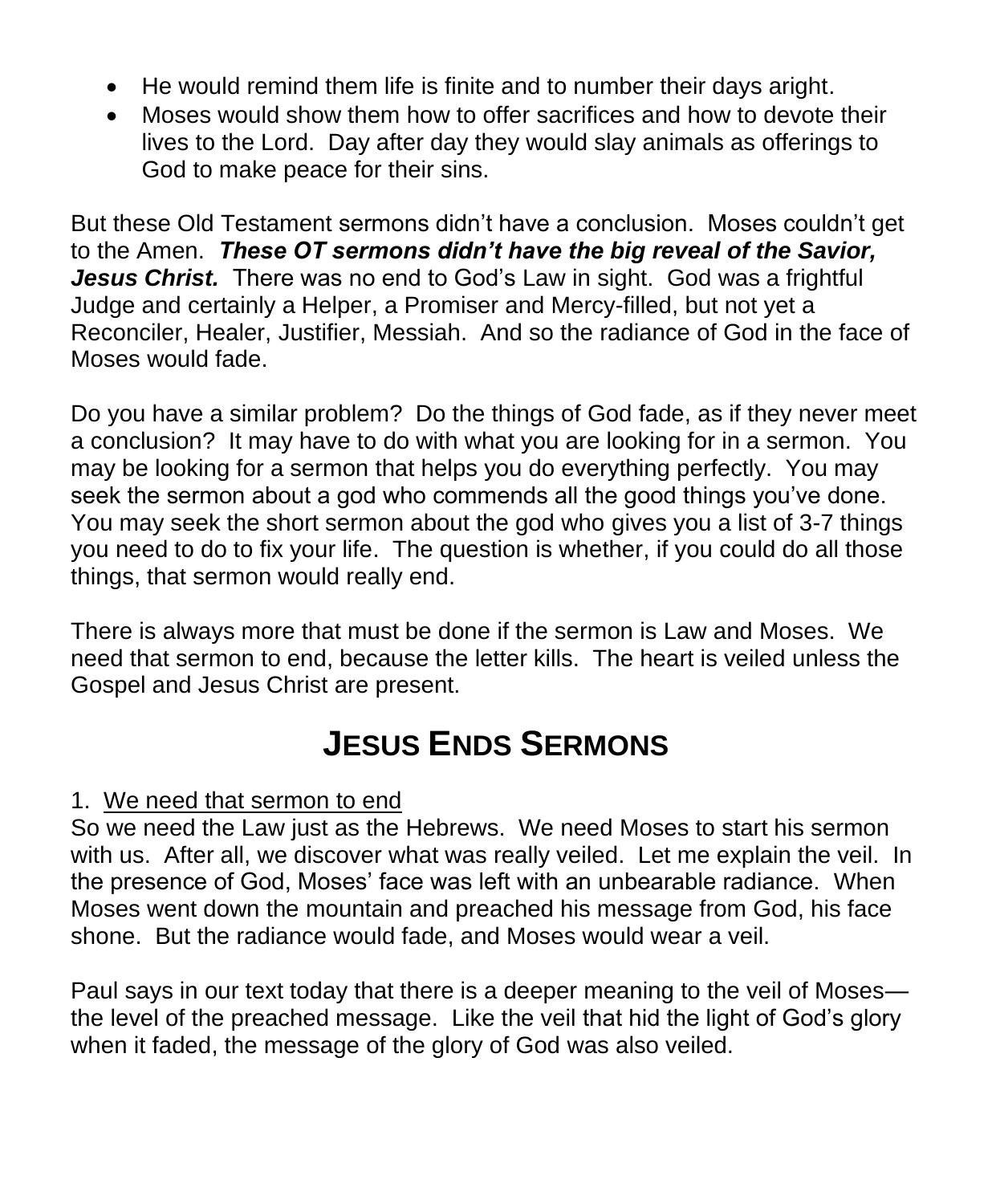Was it the power and glory of God in the face of Moses? We are told that the *listeners, not the preacher, were veiled.* Their minds were dulled without Christ. *What was truly veiled were their hearts*.

Just as no sermon of Moses was complete, their Hebrew hearts were dull and incomplete. God, who searches and knows all hearts, saw that their hearts were dull and incomplete. The Law of God by definition had no rest, especially when the Israelites realized they could not or would not follow it completely. So it is called here a ministry of death and condemnation.

The same is true for all people of all time. God's demands are a ministry of death and condemnation. You cannot say it is finished because you did the right things at the right time. You can only say it is unfulfilled because you did the wrong thing without end. All human hearts begin veiled, covered. Many return to be dulled, veiled, and covered. God would call any sinner without a Savior an unending sermon. Would He call you an unfinished sermon? Because you cannot lead a life of 100% perfection (no 99%s), you are unfinished in the sight of God. We thought we could complete God's laws, or we gave up because we knew we couldn't. *All sermons apart from Jesus Christ are unfinished*.

The question is, is your heart still veiled? Have you dulled your heart by only listening for Moses? Do you want the sermon to end in Christ, or are you listening only for the good works you think will change your life, the 3-7 items that will change your life, so you can just get them done?

But it doesn't work that way. The sermon wasn't intended to simply be a lot of things that we cannot do…

### 2. The sermon ends in the face of God

On hearing the Gospel and the remission of sins, the Holy Spirit comes to console us. By faith we are now able to think sensibly and spiritually concerning God. "*But when the kindness of God's love appeared, He saved us; not because of the righteous works we had done, but because of His mercy*" (Titus 3:4-5). This affords us the beauty of verse 16, "*But whenever anyone turns to the Lord, the veil is taken away*."

For those who trust the message of Jesus on its face, the sermon has changed. That message comes with the Holy Spirit, who creates faith. Did you hear it? [Reread vss. 17-18 *<sup>17</sup> Now the Lord is the Spirit, and where the Spirit of the Lord*